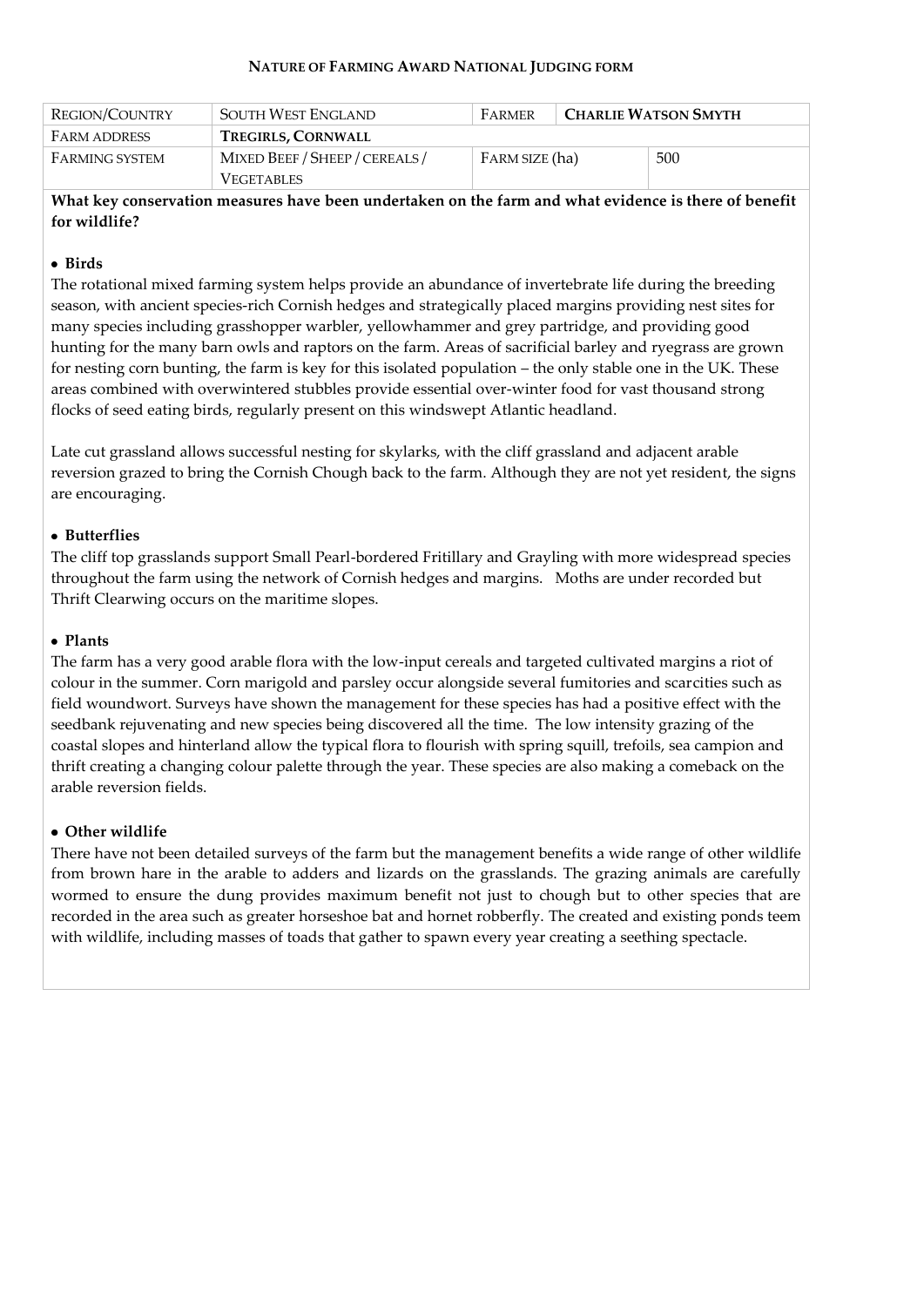### **Is the farm a well-run commercial operation and on what basis has this been assessed?**

Tregirls is run by two generations of the Watson Smyth family and, as is typical of many Cornish farms, it's a varied enterprise. The family successfully managing a commercial mixed farm, growing vegetables for local shops and restaurants, running a farm shop and holiday accommodation as well as looking after wildlife.

Whilst creating and maintaining habitat for wildlife for the future in this corner of Cornwall is important to the family, the management is carefully chosen to sit alongside the commercial operation so is chosen for its minimal impact on the bottom line. This approach ensures that wildlife and the food they produce and sell is delivered in a truly sustainably fashion.

# **How has the farmer demonstrated they understand how the conservation action benefits the wildlife on the farm and shown enthusiasm for the conservation work undertaken?**

The farm works closely with RSPB and Natural England to ensure the conservation objectives are met. There is a willingness to listen and interpret what conservationists want, to give practical outcomes for wildlife. As with many farmers there is genuine interest and enthusiasm for the wildlife and habitats on the farm but there is a realisation that these must be delivered alongside not instead of the farming operation.

They recognise the importance of retaining species and habitats not just for future generations but for the ecosystem at large. This ethos also sits comfortably with their varied customers from farm shop to holiday accommodation so has a real commercial value, especially with 95% of their livestock sold through the farm shop. Farming is not all about profit, but putting something back.

#### **How has the farmer been successful in maintaining, restoring and creating habitats on the farm?**

Returning grazing to the cliffs and restoring this BAP habitat was an easy decision for the family with a real desire to return the chough to the farm. This is despite the many the issues that can arise including fencing, ragwort and walkers. Whilst ragwort can still be an issue, many of the dog walkers have been won over with targeted information about the conservation importance of grazing or closing fields from access.

The areas of sacrificial crops were also a 'new' habitat for the farm but have been managed superbly both grass and arable. These were initially trial plots for RSPB research and having such a supportive and pragmatic farmer has really help develop working solutions for the area's wildlife.

## **What future improvements does the farmer plan to make to further enhance the wildlife value of the farm?**

The family look forward to continuing to work alongside RSPB, Natural England and others in the years to come, with the arable research delivering for corn bunting, arable flora and brown hare, a driving force is to ensure the grazing management delivers for chough and the associated grassland species.

The natural world is the selling point for the farm and Cornwall as a whole and anything that will enhance the wildlife will be considered, and discussed before implementation. Similarly the farm always has an open mind to further management trials or other suggestions.